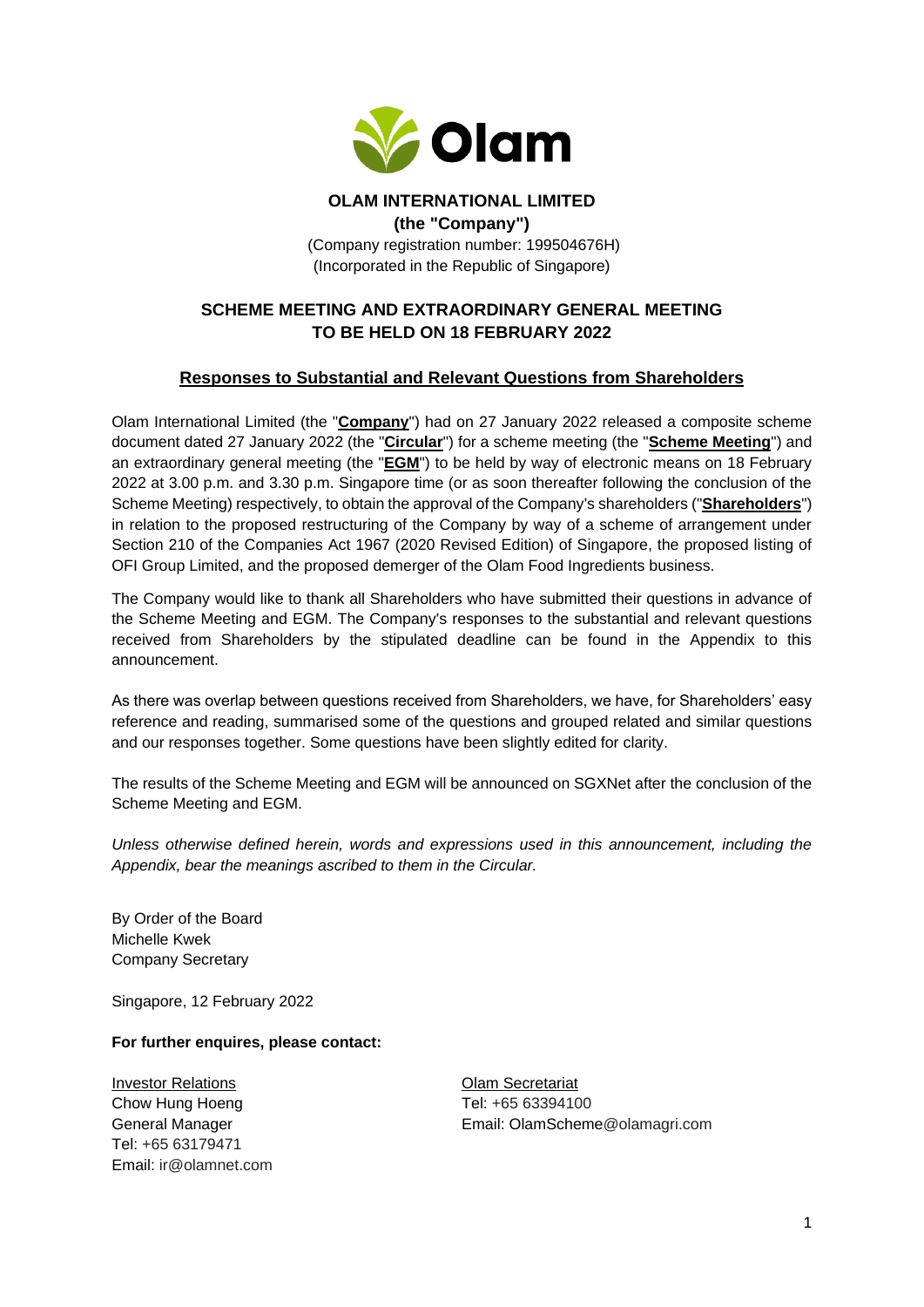### **SCHEME MEETING AND EXTRAORDINARY GENERAL MEETING TO BE HELD ON 18 FEBRUARY 2022**

# **Responses to Substantial and Relevant Questions**

# **Q&A<sup>1</sup>**

### **Proposed restructuring**

### **Q How does this restructuring benefit retail shareholders?**

A The Reorganisation of Olam is expected to enhance value for all shareholders as it simplifies and streamlines the portfolio: 1) Enabling organisational focus and attention on each operating group to be sharpened and synergies to be better extracted; 2) Enable each operating group to capitalise on specific trends and pursue its own vision, take advantage of new market opportunities, optimise resources, attract new talent, and invest in requisite assets and capabilities; 3) Flexibility to unlock long-term shareholder value in OFI, OGA and other operating groups; and 4) Improve the overall financial position of the Olam Group and/or the Remaining OG Group, and increase financial flexibility to pursue future growth opportunities in the OGA business and the other business segments under the Remaining OG.

The OFIGL IPO would 1) allow shareholders to participate in the growth of OFIGL directly; 2) provide financial flexibility for the OFI business to capture future growth opportunities; 3) strengthen OFI business' balance sheet, enhance credit profile and optimise capital structure; and 4) provide direct access to a wider pool of investors as well as debt and equity capital markets with additional funding options as a separately listed entity. The concurrent listing on SGX would also allow it to further tap on the growing investor appetite in Asia.

#### **Q How does it affect the current shares and dividends owned by the shareholders?**

A Current OIL shares will be converted to the same number of OG shares. (No cash outlay including any stamp duties or brokerage expenses will be required from the shareholders under the Scheme.)

There is no change to dividends already declared and paid to OIL shareholders. Shareholders may wish to note that "proposed dividend in specie" does not mean a change to dividends to be declared or recommended. It is an integral and a necessary step to carry out the proposed restructuring and achieve a group structure which allows the Olam Group to explore the sequential sale, spin-off or IPO of the OFI business, OGA business and potentially other operating groups, so as to unlock long-term shareholder value. The proposed dividend in specie of P-Notes is distributed by OIL to its sole shareholder OFIGL after the Scheme has come into effect.

<sup>&</sup>lt;sup>1</sup> Some questions have been slightly edited for clarity.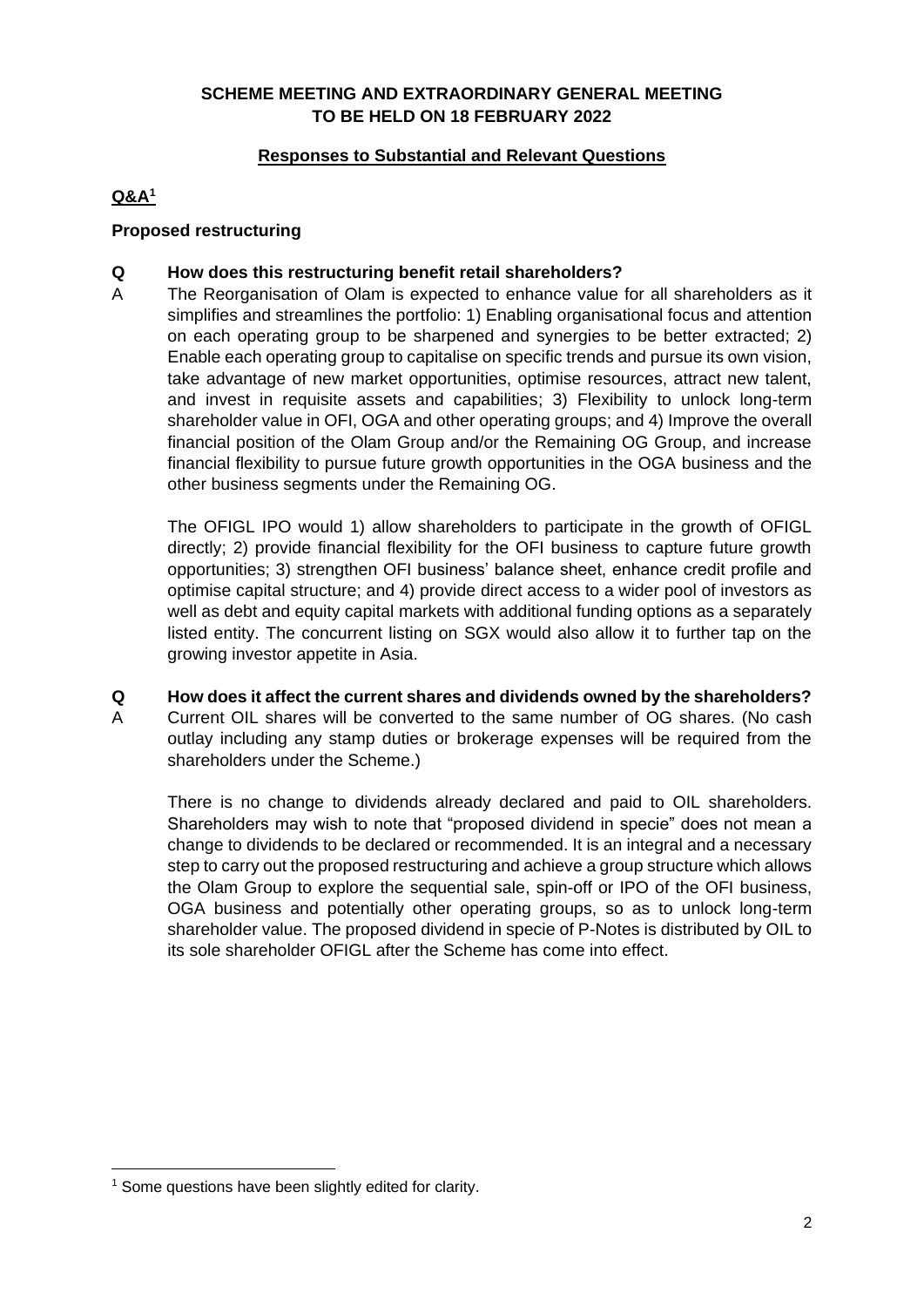- **Q Can you provide more information on the proposed in specie distribution of OFIGL Promissory Note? Is it to Olam shareholders and will they be listed? Can you confirm my dividend in specie will be the OFIGL IPO shares registered on SGX?**
- A OIL shareholders' approval is required for the proposed dividend in specie of the P-Notes, which is actually a dividend that will be distributed by OIL to its sole shareholder, OFIGL, after the Scheme has come into effect. It is a necessary internal step for the Re-organisation Exercise. For the avoidance of doubt, it is not a distribution of P-Notes to the current public shareholders of OIL.

### **Q Any change from current dividend policy for the 2 demerged companies?**

- A The board of directors of OFIGL when publicly listed and demerged may independently draw up their dividend policy. The OG Board will determine a dividend policy appropriate for OG.
- **Q The management previously mentioned about a possible IPO of OGA. The Circular mentioned that Olam is now exploring the sale of a minority stake to external parties. Is the IPO of OGA still on the cards? Or has it been ditched in favour of the sale?**
- A We still maintain the option of a future IPO for OGA. The potential sale of a significant minority stake to strategic partners is to achieve three objectives:

The first is that it would unlock value for shareholders and crystallise a valuation benchmark for OGA for a future IPO/demerger of OGA.

The second is that a strategic partnership with extremely reputed investors would validate the quality and strength of our businesses and strengthen OGA's access to new market opportunities.

The third is that we would raise significant funds for OG, thereby de-gearing and rightsizing its balance sheet and establishing an optimal capital structure.

### **Q How does Olam divide the debt, bonds and perps? Why is the weaker OG carrying all the perps?**

A The allocation of debt facilities between the operating groups is based on their respective capital structure and asset intensity (fixed and working capital) of the operating groups.

Shareholders should note that the Remaining OG post the demerger of OFIGL would still hold 1) OGA, a market-leading and differentiated food, feed and fibre global agribusiness focussed on high-growth emerging markets; 2) gestating assets which it nurtures and plans to partially or fully monetise, 3) the business of incubating new platforms for growth; 4) the business of offering technology and shared services through OTBS to maximise economies of scale and optimise synergies across its subsidiaries; and 5) responsibly continues to divest non-core assets and businesses earmarked for exit in the Strategic Plan for 2019-2024.

Shareholders may wish to note that OIL is currently in the process of obtaining relevant consents for the novation of existing bank facilities to the new operating groups. The relevant consents required from bondholders and perpetual securities holders have been obtained, save for the 2023 bonds which will remain under OIL.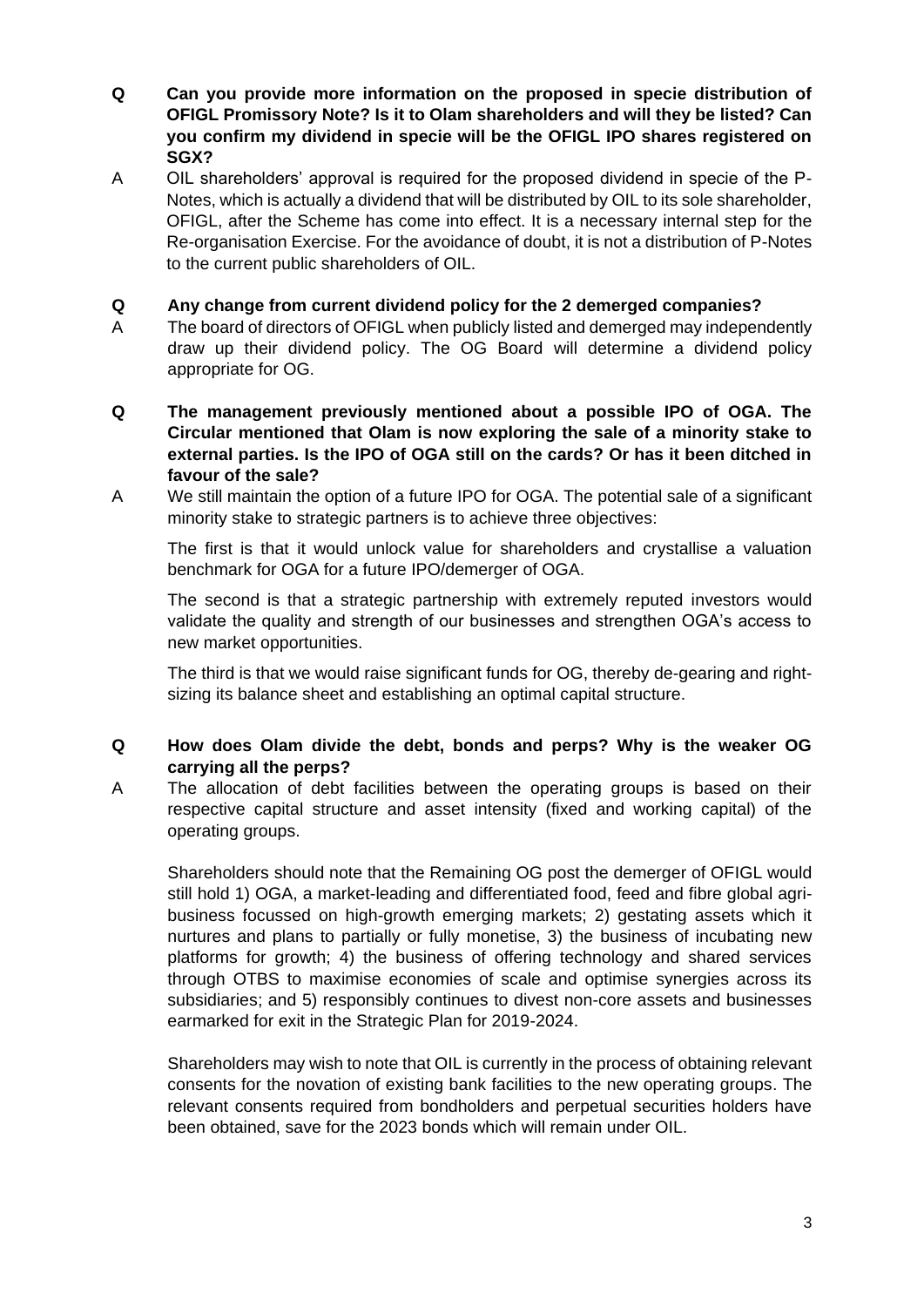### **Q Why is it necessary to demerge OFIGL?**

A The Proposed Demerger will allow OG and OFIGL to focus on their respective core businesses, and implement strategies to grow and expand their businesses independently, as well as to gain financial autonomy. The Proposed Demerger will also provide the market and investors with greater visibility and business understanding of the then separate OGA Business and OFI Business respectively, thus benefiting shareholders as a whole.

Post the demerger, shareholders can participate in the growth of OFIGL directly, and have more opportunity for diversification of their investments in both OG and OFIGL.

#### **Q How will the demerger change the capital structures of Olam and OFIGL?**

- A As the proposed vendor sale, new share issue and demerger would occur concurrently with the OFIGL IPO, post the demerger, proceeds from the vendor sale would go towards reducing debt for OG. Demerger will have no impact on OFIGL's capital structure.
- **Q The Olam equity and bond price seem to react negatively to the demerger. What does Olam think about this and how will Olam give confidence to the market? Will the credit of Olam bonds and perps be downgraded after the restructure?**
- A We cannot speculate on the reason for the price movement of the various Olam securities. The reorganisation of Olam is expected to enhance value for all stakeholders as it simplifies and streamlines the portfolio: 1) Enabling organisational focus and attention on each operating group to be sharpened and synergies to be better extracted; 2) Enable each operating group to capitalise on specific trends and pursue its own vision, take advantage of new market opportunities, optimise resources, attract new talent, and invest in requisite assets and capabilities; 3) Flexibility to unlock long-term shareholder value in OFI, OGA and other operating groups; and 4) Improve the overall financial position of the Olam Group and/or the Remaining OG Group, and increase financial flexibility to pursue future growth opportunities in the OGA business and the other business segments under the Remaining OG Group.
- **Q Why is Olam spinning off a stronger OFIGL and leaving behind a weaker OG? How does the team going to improve on OG given the nature of the business?**
- A Both the OFI and OGA businesses are strong and attractive. As we do not want to have the challenge overload of managing 2 IPOs at the same time, we therefore want to focus first on the OFIGL IPO and then subsequently on the OGA IPO and demerger on a sequential basis.

The OFI IPO would 1) strengthen OFI Business' balance sheet, enhance credit profile and optimise capital structure; 2) provide financial flexibility for the OFI Business to capture future growth opportunities, 3) allow shareholders to participate in the growth of OFIGL directly and 4) provide direct access to a wider pool of investors as well as debt and equity capital markets with additional funding options as a separately listed entity. It is important to note that as OFIGL demerges from OG, OG shareholders will get shares in OFIGL and continue to participate in its growth.

Post demerger of OFIGL from OG, OG still holds 1) OGA, a market-leading and differentiated food, feed and fibre global agri-business focussed on high-growth emerging markets; 2) gestating assets which it nurtures and plans to partially or fully monetise, 3) the business of incubating new platforms for growth; 4) the business of offering shared services through OTBS to maximise economies of scale and optimise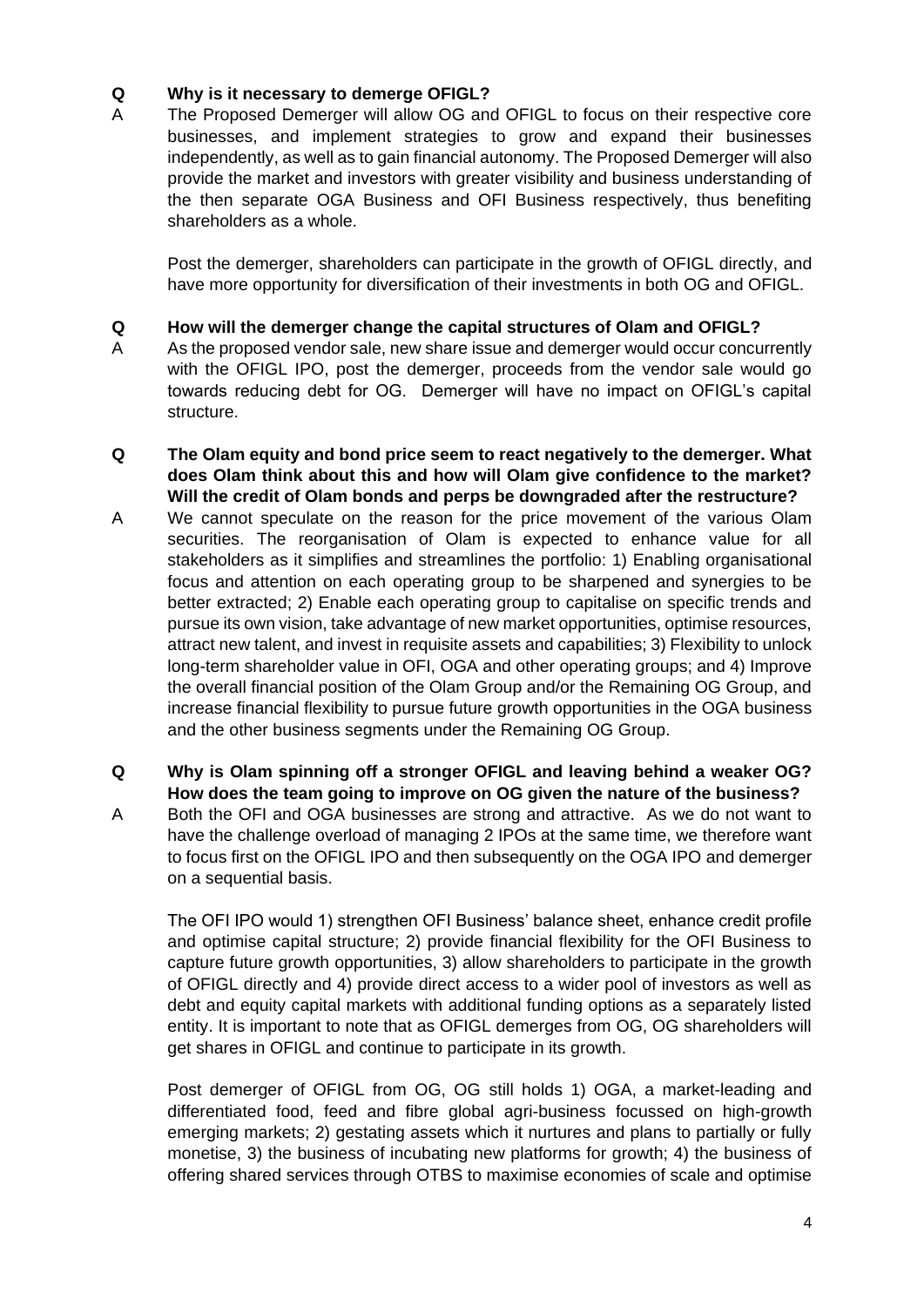synergies across its subsidiaries, and 5) responsibly continues to divest non-core assets and businesses earmarked for exit in the Strategic Plan for 2019-2024.

# **Q What is the updated timeline for the gradual spin-off and dissolution of Olam Group?**

A The proposed transactions relate to the restructuring of the Olam Group and the proposed listing and demerger of OFIGL. The group structure to be achieved post the restructuring is to allow the Group to explore the sequential sale, spin-off or IPO of the OFI business, OGA business and potentially other operating groups, so as to unlock long-term shareholder value. It is NOT intended to dissolve the Olam Group.

The OFIGL IPO and demerger is expected to take place in the first half of 2022. In parallel, we are evaluating strategic options for maximising the value of OGA including the potential introduction of strategic minority partner(s) by way of sale of a significant minority stake in OGA.

Shareholders should note that there is no certainty or assurance that the listing and demerger of OFIGL or the strategic options being explored in respect of OGA will take place.

### **Q I note the EPS will fall post the transactions. Why is it so? Shouldn't shareholders be concerned and don't you think the transaction is bad in view of the drop in the EPS?**

A There is no change to EPS upon both Scheme and Proposed Dividend in Specie taking effect. However, upon demerger of OFIGL, EPS will fall since OFIGL is no longer part of the Group. However, shareholders will hold shares in both OG as well as in OFIGL directly post its IPO and demerger from the Group and will be able to participate in the growth and value creation of OFIGL directly (in addition to their shareholding in OG).

### **Q After demerger (of OFIGL), what is the estimated return or benefit for the Olam shareholder?**

A As the offer structure of the OFIGL IPO has not been finalised, we will not be able to advise the estimated return to shareholders at this point. Please refer to the Circular which sets out the proforma effects of the proposed transactions for illustrative purposes only based on certain assumptions stated in the Circular.

# **Q What benefits will the listing of OFIGL bring to Olam shareholders?**

A The listing of OFIGL will allow shareholders to participate in the growth of OFIGL directly as shareholders of OFIGL (in addition to continuing as shareholders of OG). Having OFIGL separately listed will allow shareholders more opportunity for diversification of their investments. The OFIGL listing is intended to 1) strengthen OFI business' balance sheet, enhance credit profile and optimise capital structure, 2) provide financial flexibility for the OFI business to capture future growth opportunities, and 3) allow OFIGL to have direct access to debt and equity capital markets with additional funding options as a separately listed entity (which will indirectly benefit the shareholders of OFIGL).

# **Q When do you plan to list OFIGL in Singapore and London?**

A We are preparing for the concurrent demerger and listing of OFIGL in the first half of 2022.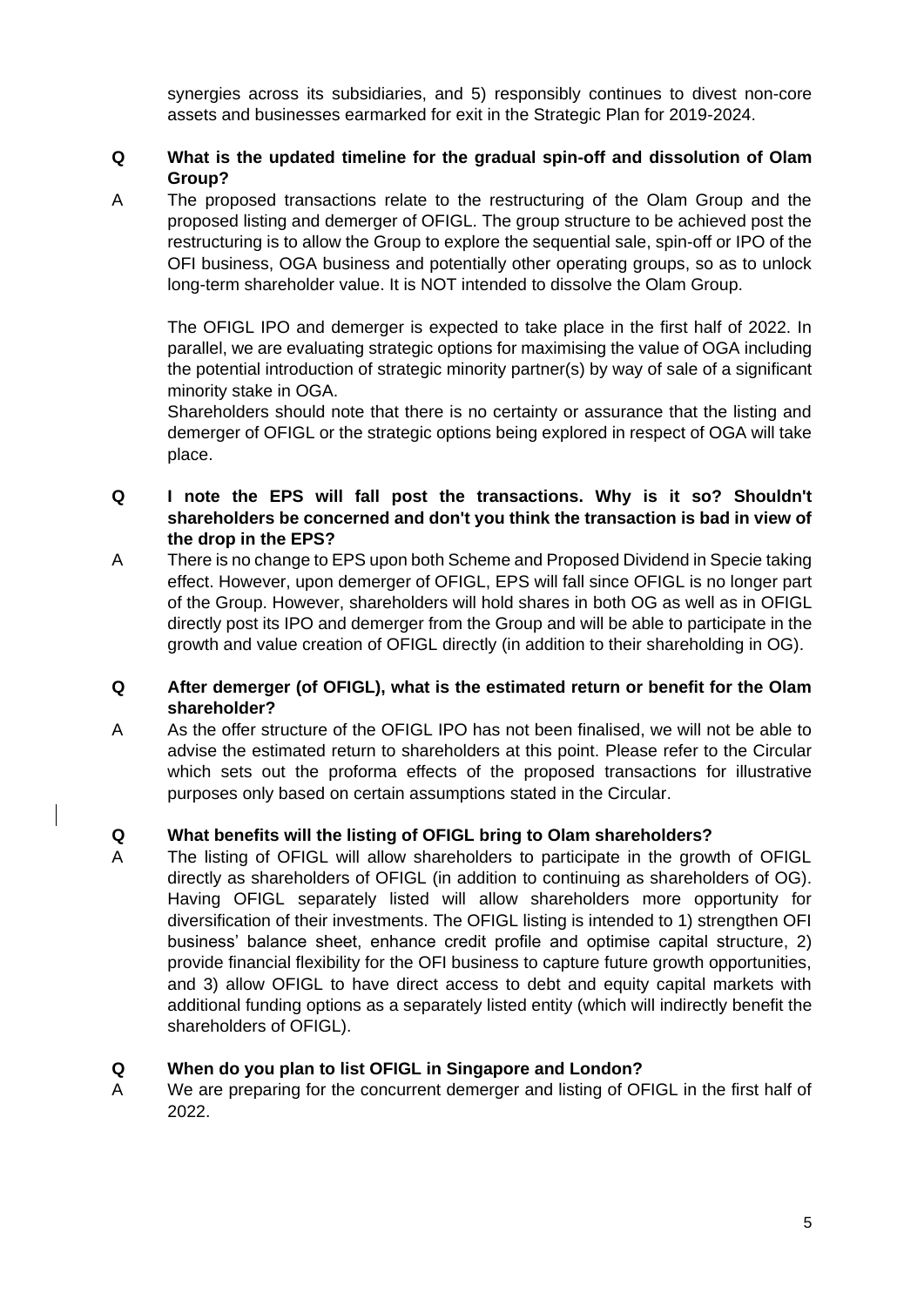**Q Do Olam shareholders get to own shares in OFI prior to it being listed? Or will shareholder gets shares of OFI once (or after) it is listed on London stock exchange?**

- A Shareholders of OG as at the Distribution Record Date are expected to receive and be able to trade OFIGL shares from its listing date on the SGX-ST. As stated in the Circular, OIL will in due course issue announcements relating to the Distribution Record Date, Demerger Effective Date, date of crediting of OFIGL Shares to Securities Accounts of Distribution Entitled Shareholders pursuant to the Proposed Distribution, and dates of listing of OFIGL Shares on the LSE and the SGX-ST.
- **Q I am a CPF investor. Would I be receiving OFI shares post the IPO? If yes, would it be into CPF account or personal account?**
- A OG will distribute all the Remaining OFIGL Shares to OG Shareholders via the Proposed Distribution, and OG Shareholders will thereby also become shareholders of OFIGL. If a shareholder of OG remains as shareholder at the record date of the Proposed Distribution, he or she will receive OFIGL shares. More information on how OG shareholders may receive OFIGL shares at IPO and demerger will be available in due course. The information on CPF Investors is set out on page 81 of the Circular.
- **Q Will there be any preferential offer of new shares to the existing Olam shareholders?**
- A There are no plans for a separate preferential offer of new OIL shares to OIL shareholders.

### **Q Will the stock be dual currency traded for its secondary listing at SGX?**

- A It is not intended that OFIGL shares will be dual currency traded. The stock is expected to be quoted and traded in Singapore dollars on the SGX-ST and in pounds sterling on the LSE.
- **Q Can we trade listed OFI on the London Stock Exchange using local broking house platform? If not, what are our other avenues of trading these listed shares?**
- A You will have to check with your local broking house whether they provide access to securities listed on the London Stock Exchange. If you intend to trade OFIGL shares you may receive under the Proposed Distribution on the London Stock Exchange, information on how OFIGL shares can be moved out of CDP for trading on the London Stock Exchange will be provided in the introductory document that will subsequently be issued by OFIGL in connection with OFIGL's secondary listing on the SGX-ST.
- **Q What is the IPO price? What is the listing market capitalisation? What is the PE range and the amount that you are looking to raise? How is OFI going to be valued?**
- A The offer structure of the OFIGL IPO has not yet been finalised. The offer structure for the OFIGL IPO will be determined in due course, taking into account relevant prevailing factors, conditions and circumstances. More substantial, extensive, in-depth and updated information on the Proposed OFIGL Group will be contained in the Listing Documents that will subsequently be issued in connection with the OFIGL IPO. Please note however that the OFIGL IPO will be conducted in the United Kingdom. There will not be an initial public offering in Singapore and the introductory document to be issued in Singapore shall not constitute an offering document. Any information contained in the introductory document in relation to the IPO in the United Kingdom will only be for information purposes only.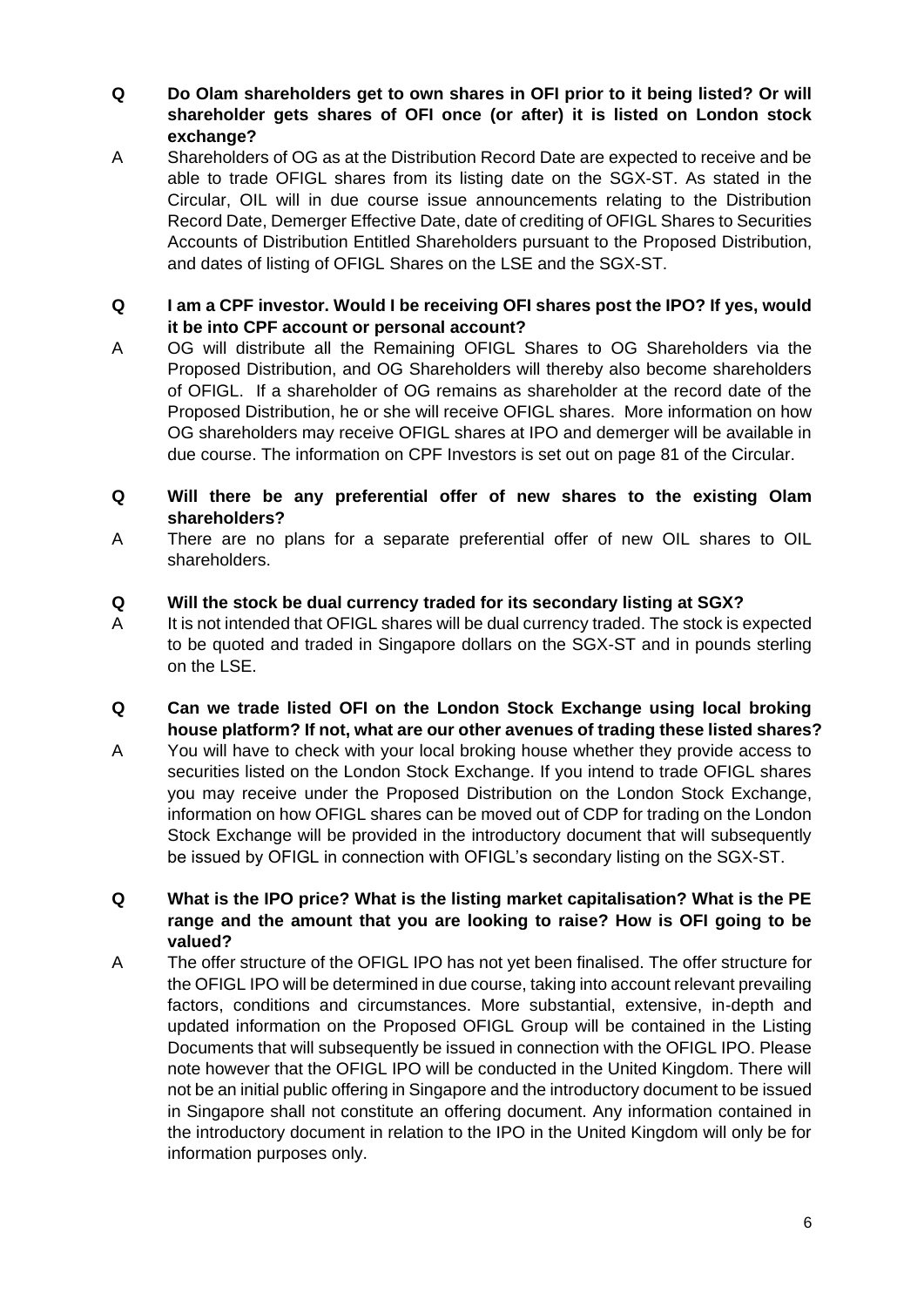# **Q Why pursue a primary listing in LSE for OFI and not consider NYSE?**

- A We had considered various listing venues for OFIGL and have decided that the primary listing on the LSE will give us access to London's large and diverse investor base, with its deep and liquid capital markets, and enable us to benefit from its strong understanding of, and research coverage across, the food and beverage sector. The concurrent secondary listing in Singapore will also enable us to retain our strong local shareholder base and further tap into growing investor appetite in Asia.
- **Q Will there be ample trading liquidity of OFIGL on SGX given that its primary listing is in London?**
- A This will be subject to the then-prevailing market conditions and any corporate actions of OFIGL will be at the discretion of the then OFIGL board.
- **Q Can you please elaborate on the tax implications of listing in LSE for OFI as an independent entity when compared with the current status of being part of Olam International (given all current activities are the same for comparison)? Similarly, for the Singapore domiciled shareholders with their shares in CDP can an assurance be given that the dual listing in SGX permits tax status quo for Singaporeans trading only in SGX?**
- A OFI, listed on the LSE, will be a UK incorporated entity and will be UK tax resident. From a Singapore shareholder perspective, the UK tax residency of the company is not expected to change the Singapore taxation of dividends received from the company or capital gains from the sale of shares in the company. From a UK tax perspective, non-UK shareholders are generally not subject to UK tax on dividends and capital gains arising from shares in UK companies. Further information will be provided in the introductory document that will subsequently be issued by OFIGL in connection with the OFIGL's secondary listing on the SGX-ST.
- **Q Olam has taken on a huge debt load. Can management give a run down on the current total debt and how will it be paid down and how soon?**
- A Our total debt and net debt as at H1 2021 stood at S\$15.0 billion and S\$11.5 billion respectively. Our objective is to achieve an optimal capital structure by right-sizing our balance sheet. Some of this debt may be paid down from proceeds from divestments, including those expected from OG's sale of OFIGL shares in the OFIGL IPO as part of the Proposed Disposal and the potential stake sale of OGA.
- **Q Other commodity trading companies have recently reported strong earnings arising from high commodities price. What's the earnings outlook for Olam?**
- A We are due to report full year results on 28 Feb and hence we are currently in closed period and would therefore refrain from making any forward looking, market sensitive remarks on our earnings for the second half and full year 2021. However, you may wish to refer to [our business and outlook statement dated 13 August 2021,](https://www.olamgroup.com/content/dam/olamgroup/investor-relations/ir-library/sgx-filings/sgx-filings-pdfs/13aug2021_h1-fy2021-results_mda.pdf) where in particular, we had also stated that as the Group continues to execute the Reorganisation Exercise, it is likely to incur certain one-off and non-recurring expenses during H2 2021.
- **Q With inflation on the rise, do we expect commodities prices to increase, leading to stronger profits for Olam?**
- A Commodity prices generally rise or fall depending on the demand and supply factors, including weather and supply chain disruptions, as well as farmers' inputs prices, some of which may be caused by inflationary pressures. Generally, commodity prices do not have a direct impact on our profits, as any increase/decrease can be passed down to